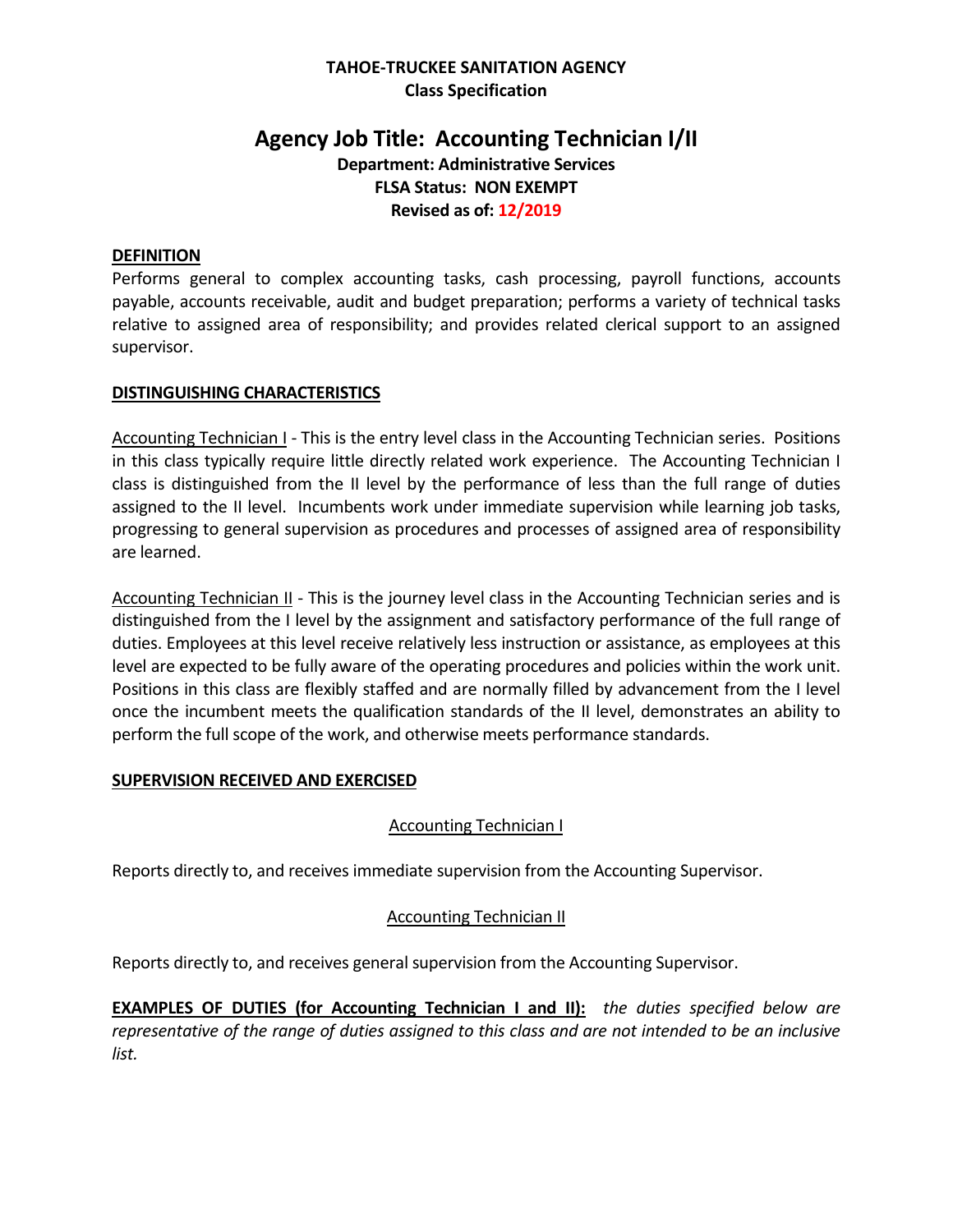- Provides maintenance of the Agency's accounting and financial records, accounts payable and receivable, payroll and various journals and ledgers, as assigned.
- Provides customer service and answers phones; researches and provides information and answers or, when appropriate, refers questions; assists the billing department and other departments; scans files and records; processes cash receipts and payments.
- Processes payroll including employee time records; processes and prints checks and processes direct deposits; verifies and processes tax payments, benefits deductions and other payroll entries and adjustments; balances payroll to general ledger; and prepares management reports, as assigned.
- Calculates, processes, posts and reconciles accounts receivable, accounts payable, bank records and statements; advises supervisor of bond payments and status.
- Prepares a variety of financial statements.
- Processes manual checks, performs backups, and balances and maintains records, files and ledgers for a variety of transactions and accounting needs.
- Prepares and files a variety of federal and state taxes and reports.
- Performs W-2 calculations, audit preparation, budget preparation and creates a variety of reports.
- Gathers, researches and compiles data for annual audit; prepares audit spreadsheets and reports; performs year end closing activities.
- Reconciles financial discrepancies by collecting and analyzing account information.
- Balances records; reviews invoices and related documents; reconciles differences; researches and assembles information from a variety of sources for completion of forms or the preparation of reports.
- Processes correspondence and other documents.
- Represents the Agency with dignity, integrity, and the spirit of cooperation in all relations with staff and the public.
- Builds and maintains positive working relationships with co-workers, other Agency employees and the public using principles of good customer service.
- Performs related duties as assigned.

# **QUALIFICATIONS**

# Accounting Technician I

# **Knowledge of:**

- Basic methods and procedures of accounting, bookkeeping, records management, office functions and cash handling.
- Basic methods and procedures of payroll functions and processing.
- Basic principles and practices of budget preparation.
- Basic principles and practices of audit functions.
- Principles and methods of excellent customer service.
- Modern office practices, methods, and computer equipment including relevant software programs.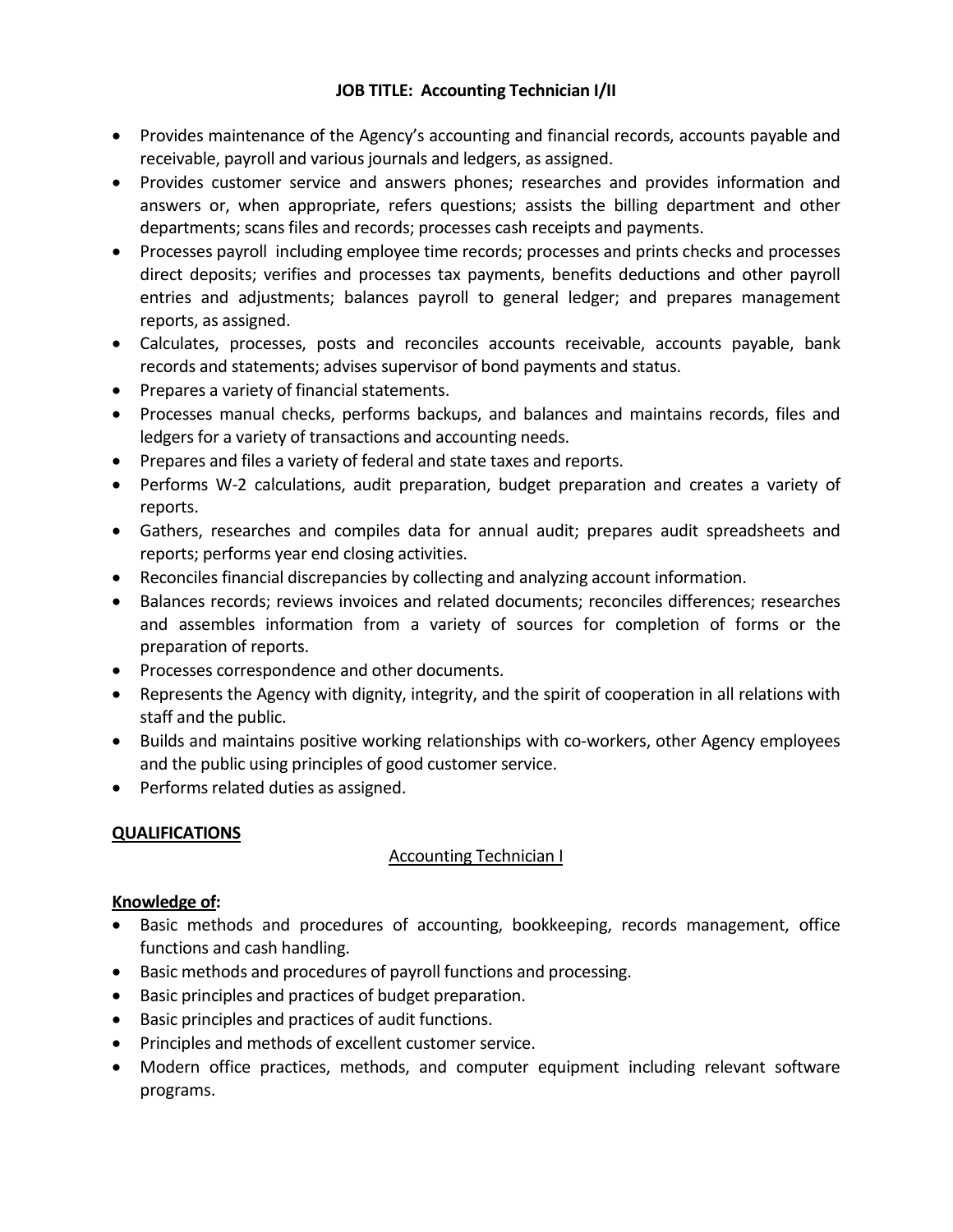- Operation of office equipment including personal computers, fax machines, copiers, printers, telephones, voicemail and e-mail systems, etc.
- Oral and written communication skills; business English including vocabulary, spelling, and correct grammatical usage and punctuation.
- Safe work practices.
- Principles and practices of customer service.

# **Ability to:**

- Learn methods for maintaining accounting and financial records, accounts payable and receivable, payroll and various journals and ledgers.
- Learn to know, understand and perform job-related operations; learn requirements and essential aspects of the job; learn to observe and report problems; learn to review, analyze and interpret documents and information, remember instructions; and communicate information to others.
- Make accurate computations.
- Learn to analyze and prepare technical accounting records and reports.
- Understand and carry out oral and written instructions, and prioritize workload to meet deadlines.
- Read, write and comprehend the English language at a level necessary for effective job performance exercising correct English usage, vocabulary, spelling, grammar and punctuation.
- Communicate effectively, tactfully and positively in both oral and written form.
- Operate and use modern office equipment and technology, including computers and applicable software.
- Maintain regular attendance and adhere to prescribed work schedule to conduct job responsibilities.
- Utilize appropriate safety procedures and practices for assigned duties.
- Establish and maintain effective working relationships with those contacted in the course of work.
- Contribute effectively to the accomplishment of Agency goals, objectives and activities.

# **Experience and Education:**

Any combination of experience and training that would provide the required knowledge and abilities is qualifying. A typical way to obtain the required knowledge and abilities would be:

# **Experience:**

Two years of accounting, customer service and office support experience is desirable.

# **Education:**

Equivalent to completion of twelfth grade required with additional college courses in accounting, business, finance or a related field desirable.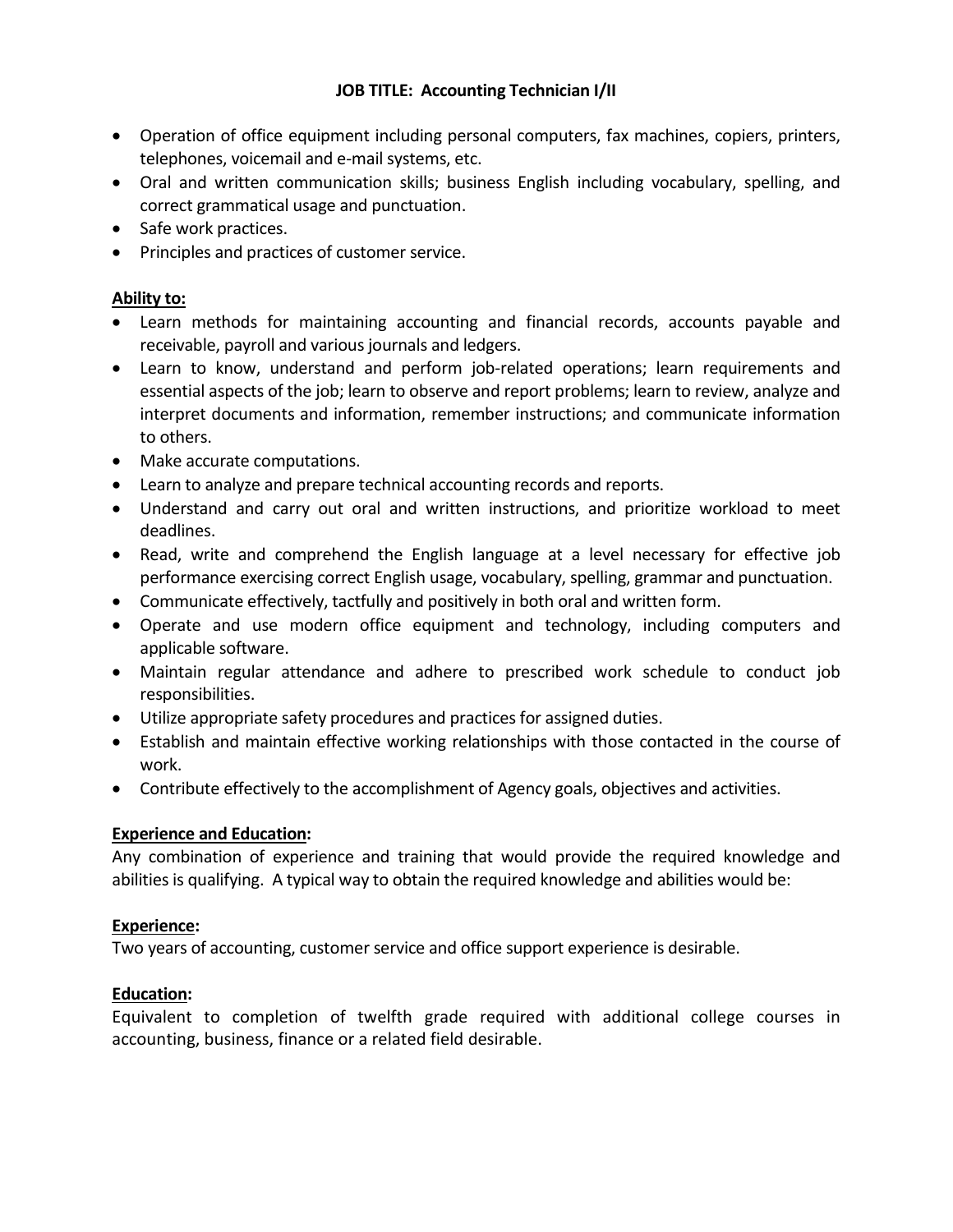### **SPECIAL QUALIFICATIONS**

#### **License and Certificate:**

Possession of a valid California or Nevada Class C Driver License is desirable.

### Accounting Technician II

In addition to the above-listed qualifications for the Accounting Technician I:

### **Knowledge of:**

- Methods and procedures of accounting, bookkeeping, records management, office functions and cash handling.
- Methods and comprehensive procedures of payroll functions and processing and relevant payroll legal requirements.
- Principles and practices of budget preparation.
- Principles and practices of audit functions and audit preparation.
- Federal and state reporting requirements.
- Relevant local, State, and Federal laws, rules and regulations related to area of assignment.

### **Ability to:**

- Independently perform detailed and accurate maintenance for the Agency's accounting and financial records, process accounts payable and receivable, process payroll.
- On an ongoing basis, know, understand and effectively perform operations; know all requirements and essential aspects of the job; observe and analyze problems; review, analyze and interpret documents and information, remember instructions; and communicate tasks or projects to others.
- Analyze, prepare and maintain various detailed reports, journals and ledgers and other financial records.

#### **Experience and Education:**

Any combination of experience and training that would provide the required knowledge and abilities is qualifying. A typical way to obtain the required knowledge and abilities would be:

#### **Experience:**

Two years of applicable experience similar to Accounting Technician I with T-TSA.

#### **Education:**

Equivalent to completion of twelfth grade required with additional college courses in accounting, business, finance or a related field desired.